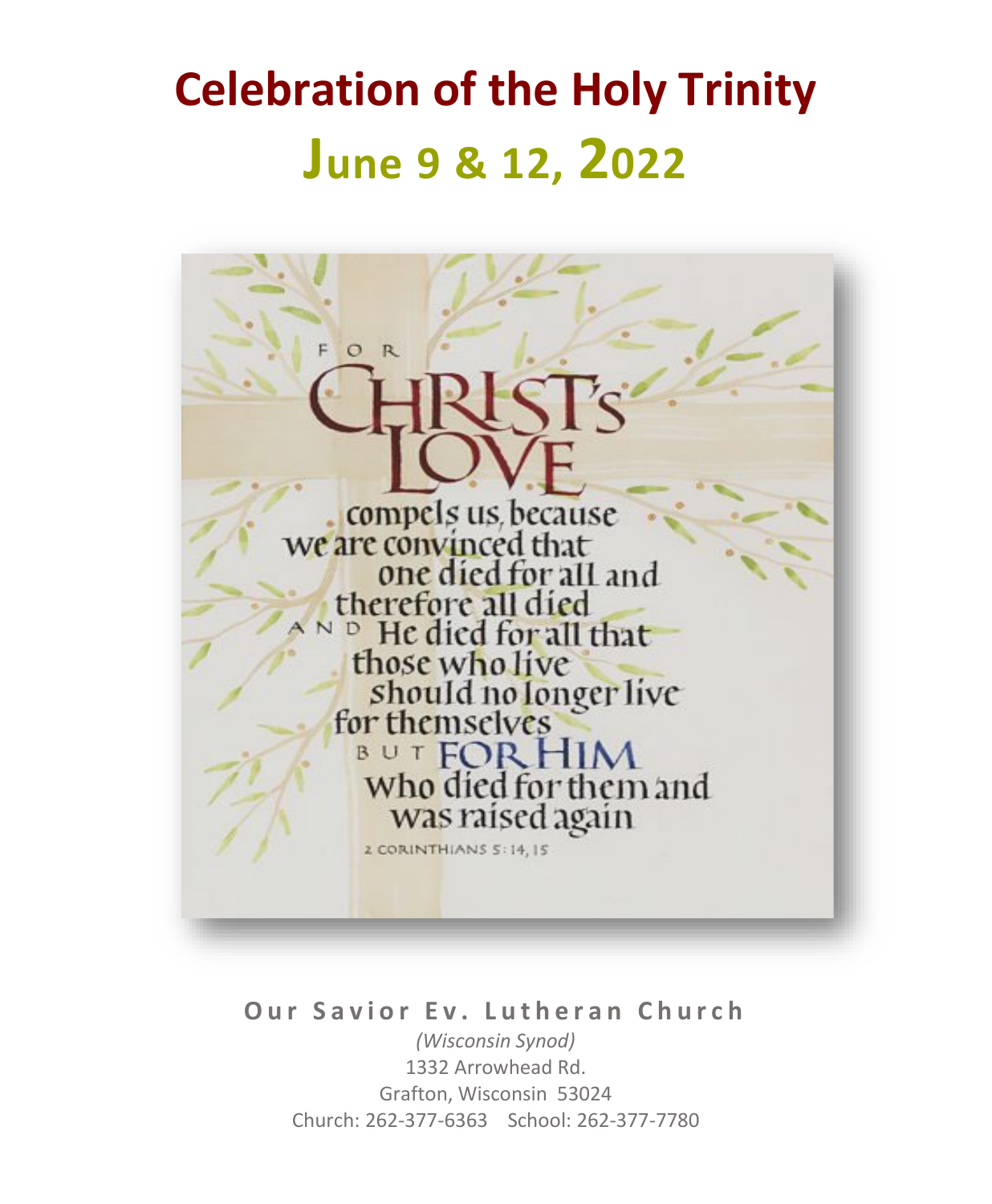# **CONTEMPORARY WORSHIP Holy Trinity June 9 & 12, 2022**

God was in Christ reconciling the world to himself, and entrusting to us the message of reconciliation. (2 Corinthians 5:19 cf. RSV)

- **WORSHIP NOTES:** We're glad that you're here this morning to share this time of worship with us to grow us in Christ's love and learn how to share that love with joy. Today we hear Pastor Wagner share his favorite passage in all Scripture, as he directs us to the compelling love of Jesus. What are we living for? Here's the perfect, divine answer.
- **PRAYER OF THE DAY**: O God, the strength of all who trust in you, mercifully hear our prayers. Be gracious to us in our weakness and give us strength to keep your commandments in all we say and do; through Jesus Christ, your Son, our Lord, who lives and reigns with you and the Holy Spirit, one God, now and forever.
- **MEMBERSHIP:** If you are interested in membership here at Our Savior or would like more information about our church and school, or have questions about what we believe, contact Pastor Wagner at 262-377-6363. He offers a series of classes that give an introduction to the Bible and an explanation of our teachings based on that Word of God. As a spiritual advisor, Pastor Wagner also offers free, confidential counseling and is willing to serve you as best he can.
- **CHRISTIAN EDUCATION:** Our Savior offers a wide variety of educational opportunities for the entire family. Each Sunday adults and children study the Scriptures in our Sunday School at 9:15 am. We have a Christian Elementary School that provides an excellent education from Pre-Kindergarten through 8th Grade. Contact our Principal, Nate Schultz, for more information (262-377-7780).



#### **PASTOR'S WELCOME**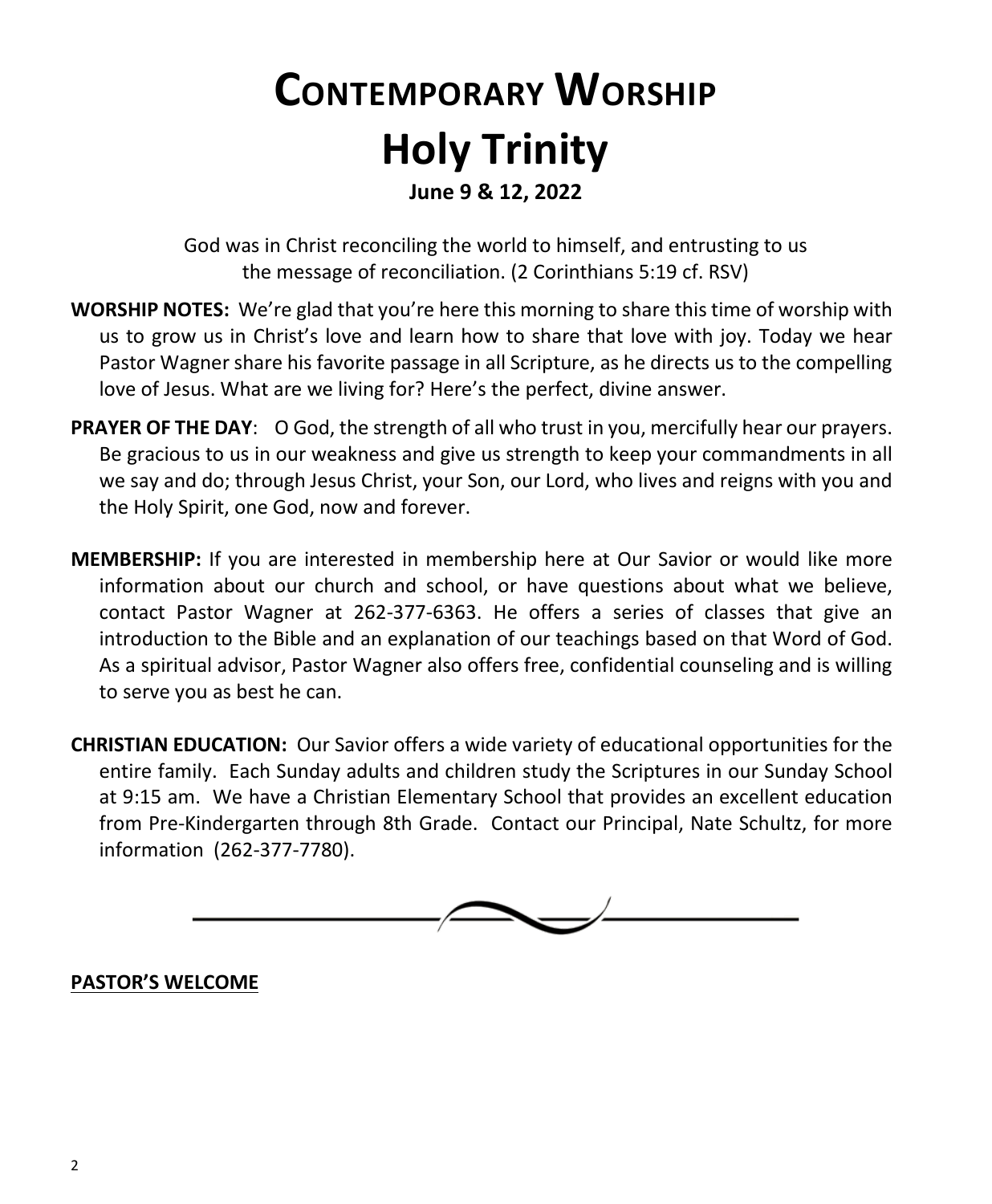

- 5 You spread a table in my sight, a banquet here bestowing; your oil of welcome, my delight; my cup is overflowing!
- 6 And so through all the length of days your goodness fails me never; Good Shepherd, may I sing your praise within your house forever!

Text and tune: Public domain

#### **WE GATHER FOR WORSHIP** (selected verses from Psalm 103)

- **P:** Praise the Lord, O my soul; all my inmost being, praise his holy name.
- **C: Praise the Lord, O my soul, and forget not all his benefits --**
- **P:** Who forgives all your sins and heals all your diseases, who redeems your life from the pit and crowns you with love and compassion,
- **C: Who satisfies your desires with good things so that your youth is renewed like the eagle's. May the grace and glory of the LORD endure forever!**

#### **INSTALLATION** 10:30 Service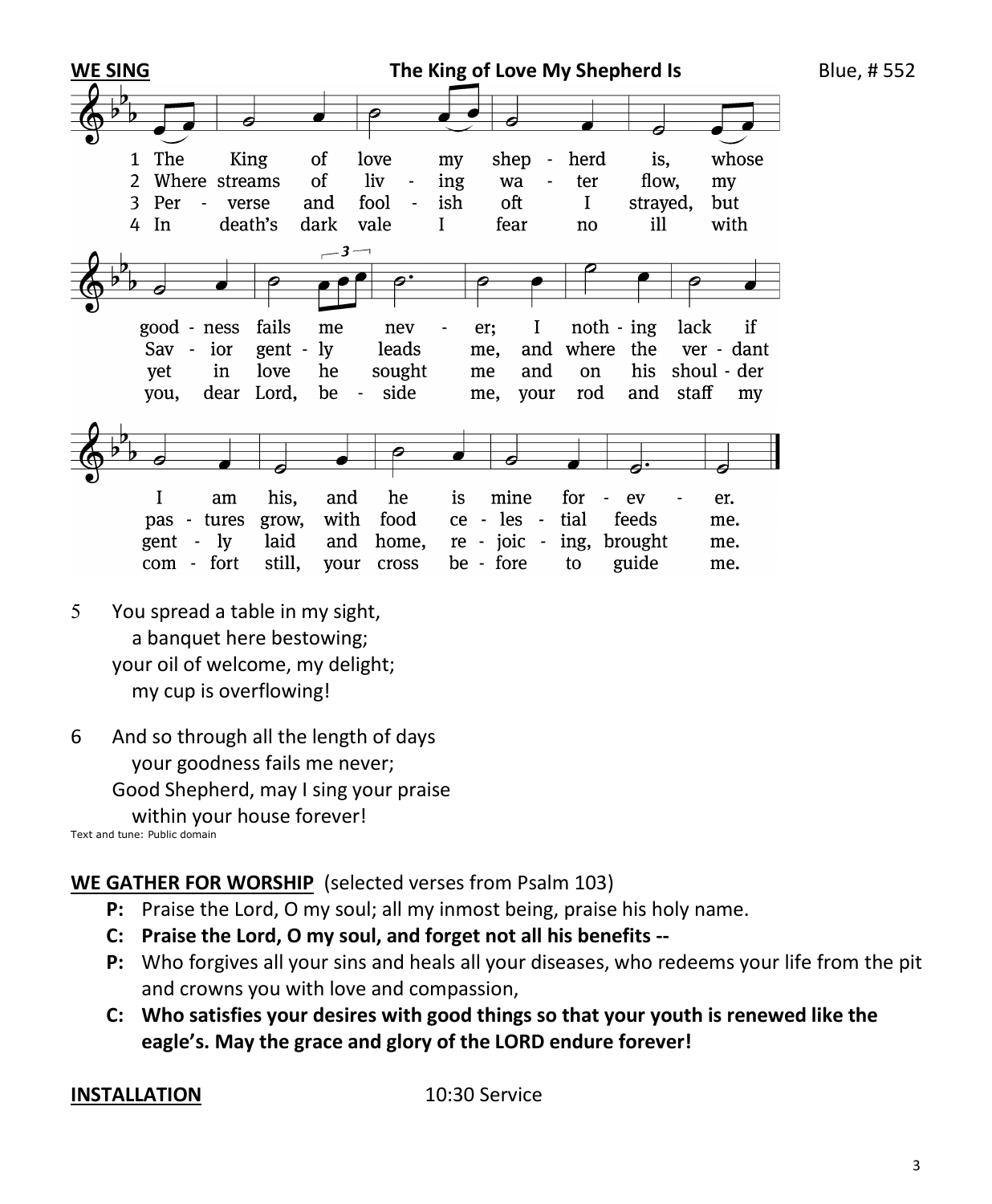#### **WE CONFESS OUR SINS**

- **P:** Let us confess our sin to God, our merciful Father.
- **C: Almighty God, Father of our Lord Jesus Christ, maker of all things and judge of all people, we admit and confess our sinfulness. We have done the evil you forbid and have not done the good you demand. We have turned from each other, as we have turned from you, in our thinking, speaking and doing. We are truly sorry for these sins. Have mercy on us, kind father, because of the obedience and the sacrifice of your son, our brother, Jesus Christ. Forgive us for what is past and by the power of the Holy Spirit move us to joyful love and faithful service in the future.**

#### **WE HEAR THE GOOD NEWS**

- **P:** God, your loving Father for Jesus' sake has taken away your sin. The sacrifice of Jesus has atoned for all your wrongs. The obedience of Jesus has been credited to you as righteousness. You are God's own dear children, The Holy Spirit who dwells in you will comfort your hearts and renew your spirits and transform your lives by the power of the Gospel you have heard.
- **C: We believe this. We recommit ourselves to God. We worship Him.**

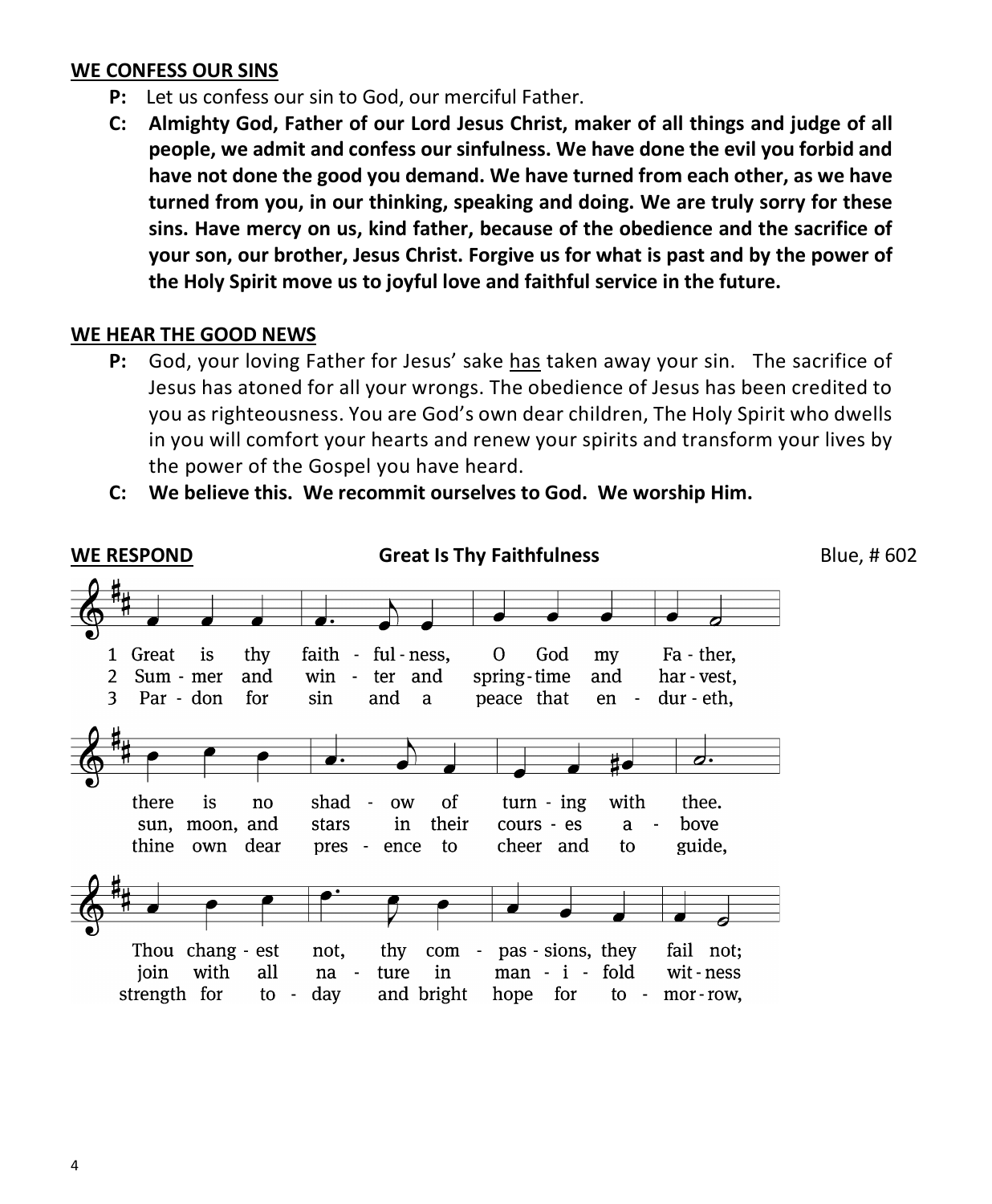

#### **PRAYER OF THE DAY**

**ALL: Almighty God and Father, beyond comprehension yet revealed in sacred Scripture through your eternal Spirit and made known to us in saving grace through your Son Jesus Christ: in mercy cleanse our hearts and lips that, freed from doubt and fear, we may ever worship you, the one true God, now and forever. Amen.** 

#### **WE HEAR THE WORD FROM THE FIRST LESSON** Numbers 6:22-27

*The Lord instructed Moses to put his name on the Israelites. This is the three-fold benediction with which worship of the triune God often concludes even today.* 

The LORD said to Moses, "Tell Aaron and his sons, 'This is how you are to bless the Israelites. Say to them: "The LORD bless you and keep you; the LORD make his face shine upon you and be gracious to you; the LORD turn his face toward you and give you peace."' "So they will put my name on the Israelites, and I will bless them."

**CHILDREN'S MESSAGE** (Based on the First Lesson)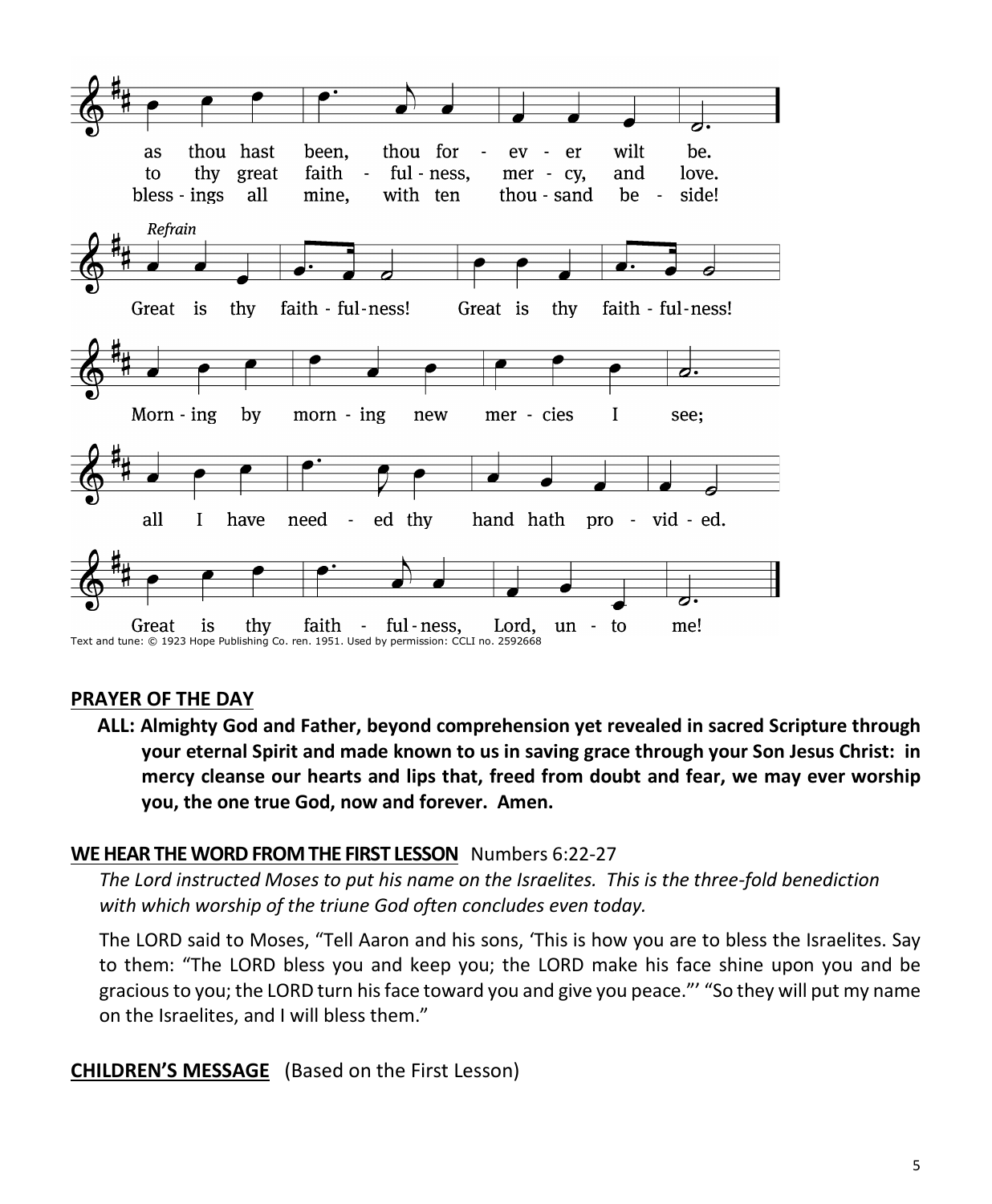

Text: © 1949, 1953 The Stuart Hine Trust, admin. Hope Publishing Co. Used by permission: OneLicense no. 714932 Tune: © 1949, 1953 The Stuart Hine Trust, admin. Capitol CMG Publishing. Used by permission: OneLicense no. 714932 Text and tune: Public domain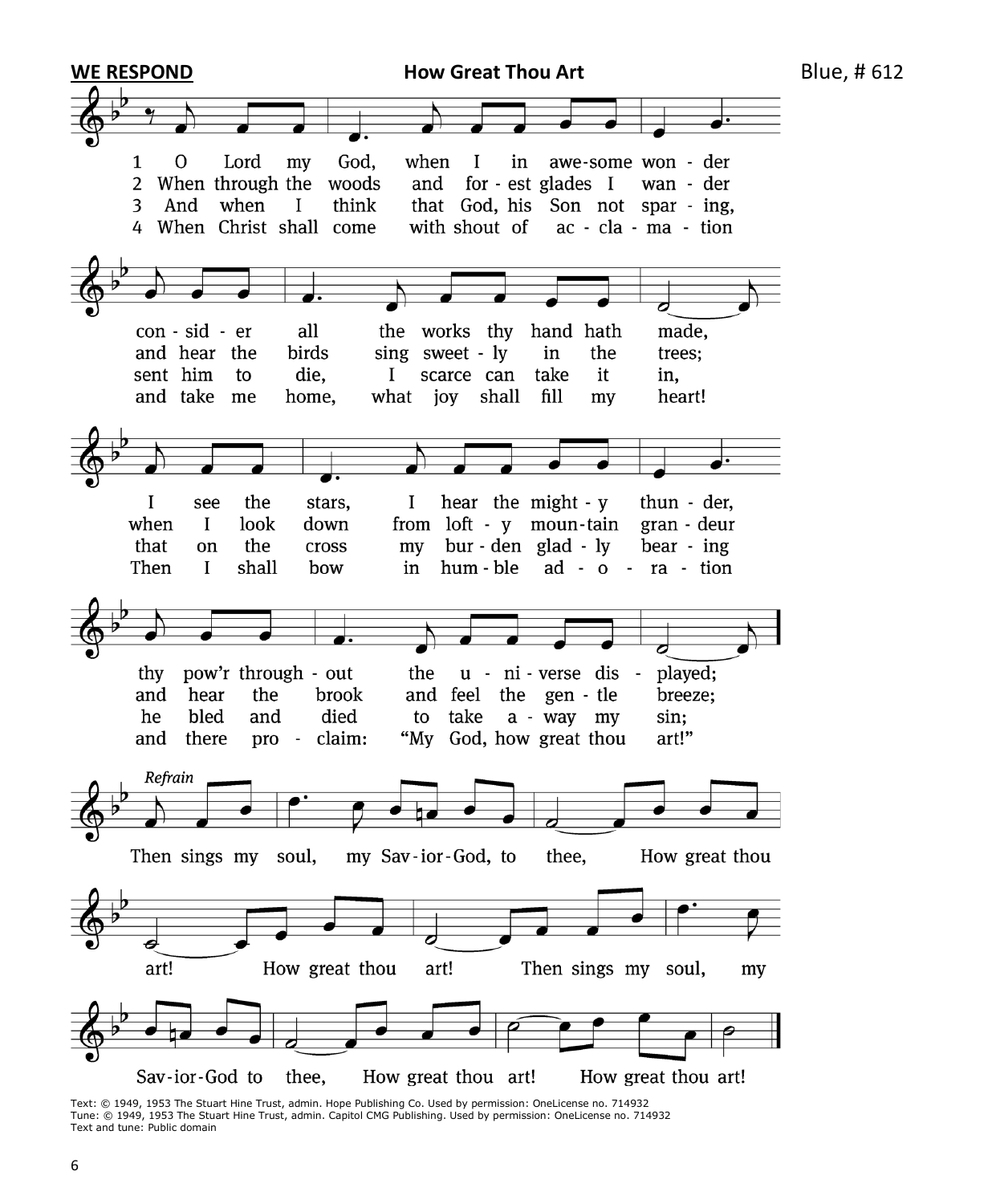#### **WE HEAR THE WORD FROM THE GOSPEL LESSON** John 16:12-15

*God the Son promised his disciples that God the Holy Spirit would guide them into all truth, the truth Jesus had with and from God the Father.* 

"I have much more to say to you, more than you can now bear. But when he, the Spirit of truth, comes, he will guide you into all truth. He will not speak on his own; he will speak only what he hears, and he will tell you what is yet to come. He will bring glory to me by taking from what is mine and making it known to you. All that belongs to the Father is mine. That is why I said the Spirit will take from what is mine and make it known to you."

#### **WE AFFIRM OUR FAITH**

**ALL:** I believe in God, the Father almighty, maker of heaven and earth.

I believe in Jesus Christ, his only Son, our Lord,

who was conceived by the Holy Spirit,

born of the virgin Mary,

suffered under Pontius Pilate,

was crucified, died, and was buried.

He descended into hell.

The third day he rose again from the dead.

He ascended into heaven

and is seated at the right hand of God the Father almighty.

From there he will come to judge the living and the dead.

I believe in the Holy Spirit,

the holy Christian Church, the communion of saints, the forgiveness of sins, the resurrection of the body, and the life everlasting. Amen

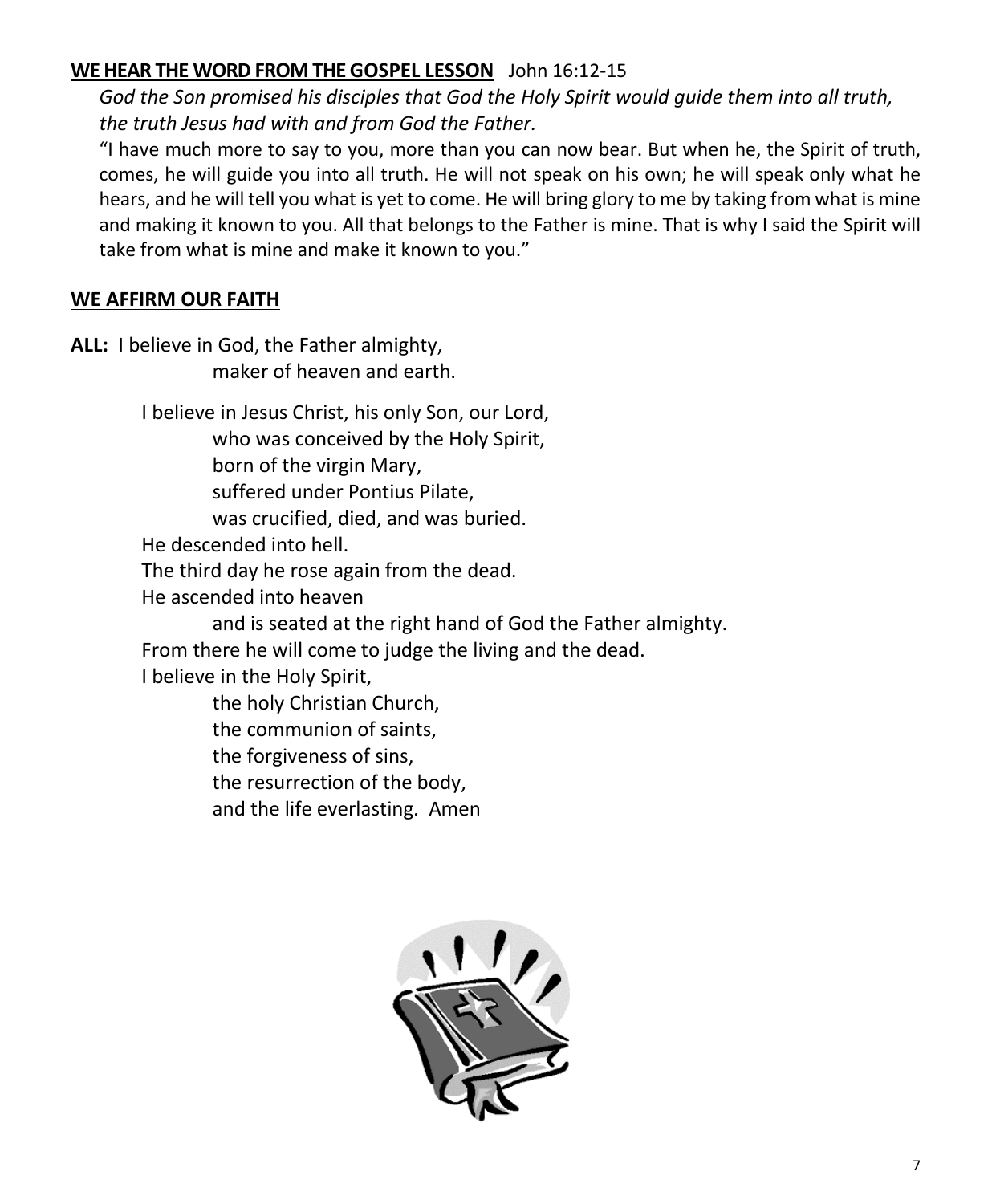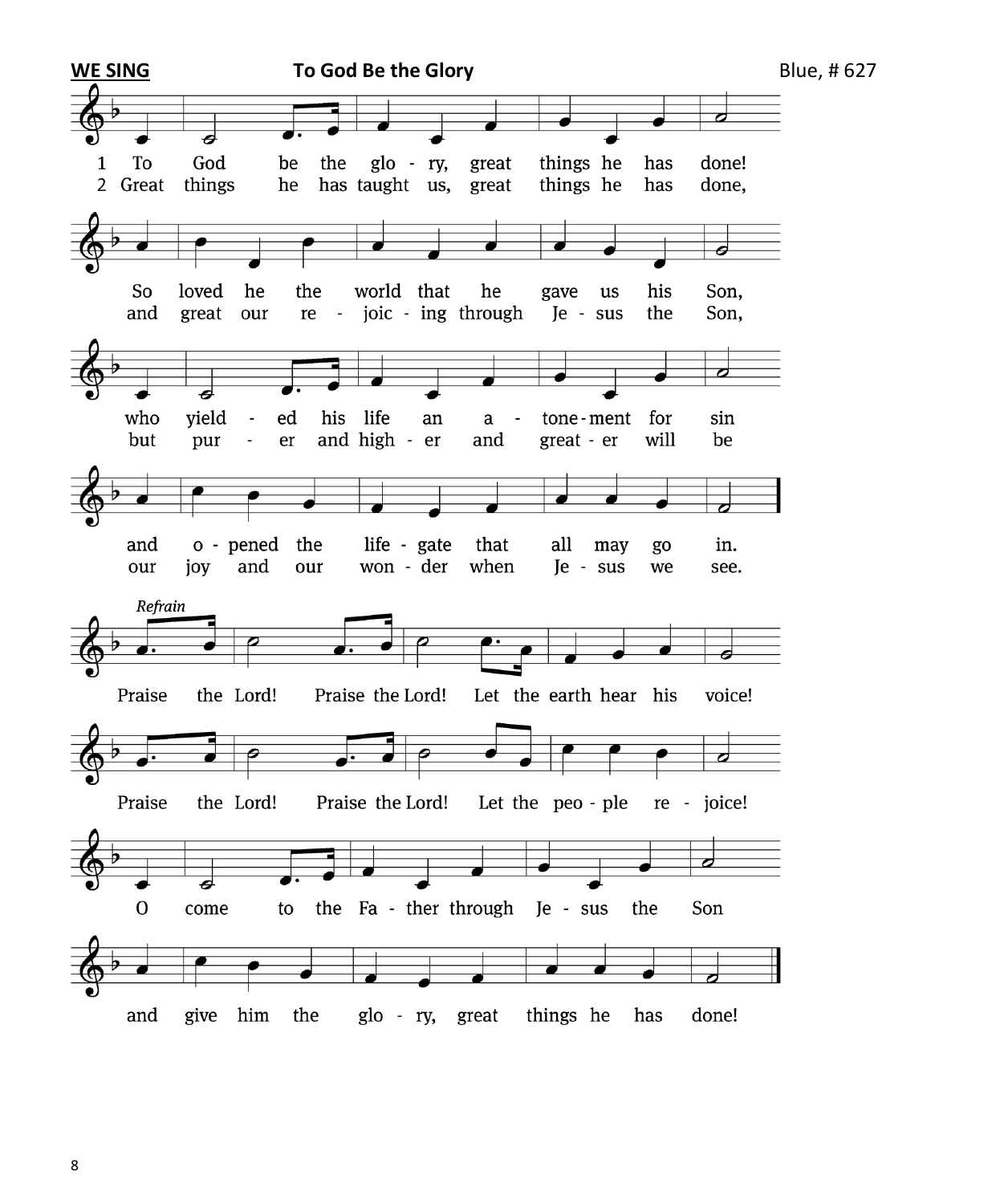For Christ's love compels us, because we are convinced that one died for all, and therefore all died. And he died for all, that those who live should no longer live for themselves but for him who died for them and was raised again.

And he has committed to us the message of reconciliation. We are therefore Christ's ambassadors, as though God were making his appeal through us. We implore you on Christ's behalf: Be reconciled to God. God made him who had no sin to be sin for us, so that in him we might become the righteousness of God.

#### **OFFERING & WELS CONNECTION**

*While the offerings are being collected, members are reminded to fill in the Friendship Register and pass the entire pad to the next person. Visitors, please include your email and phone number, so we can thank you for worshiping with us.*

**WE PRAY** *(special prayers)*

#### **WE PRAY THE LORD'S PRAYER TOGETHER**

**Our Father in heaven, hallowed be Your name, your kingdom come, your will be done on earth as in heaven. Give us today our daily bread. Forgive us our sins, as we forgive those who sin against us. Lead us not into temptation, but deliver us from evil. For the kingdom, the power, and the glory are yours now and forever. Amen**

#### **INSTALLATION** 10:30 Service

#### **WE RECEIVE HIS BLESSING**

- P: Be on your guard so that you may not be carried away by the error of lawless men and fall from your secure position. But grow in the grace and knowledge of our Lord and Savior Jesus Christ.
- **C: To him be glory both now and forever! Amen (2 Peter 3:16-17)**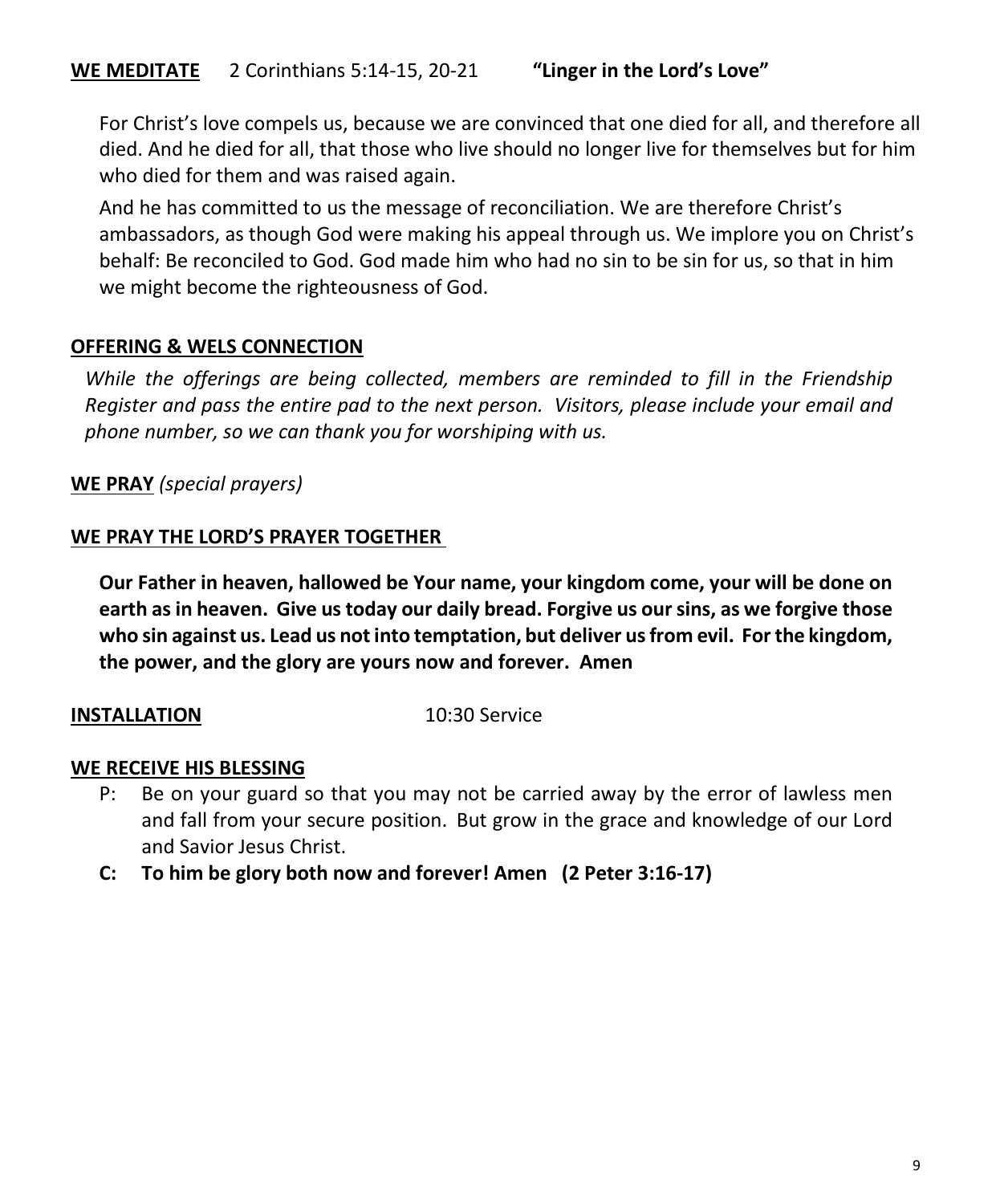**WE CLOSE WITH SONG By Faith**  Blue, # 868 ಕ. 1 By faith we see the hand of God 2  $By$ faith fa thers roamed the earth our  $\sim$  $3$  By faith the proph - ets day saw  $\mathbf a$ in the light of  $cre - a - tion's grand$ de - sign, pow'r with the of his prom-ise in their hearts. when the longed - for Mes - si - ah would ap - pear in the lives of those who prove his faith - ful - ness, of a ho - $\mathbf{v}$ cit - y built by God's own hand, with the pow'r break the chains of sin and death to who walk by faith and not by sight. v. 2 place where peace and jus tice reign. a  $\sim$ Refrain and rise tri - um - phant from the grave. v. 4 Refrain chil-dren of the prom-ise; We will stand as we will fix our eyes on him, our soul's re - ward. Till the race is fin-ished and the  $\overline{\mathbf{o}}$ work is done, we'll walk by faith and not by sight.

- 4 By faith the church was called to go in the pow'r of the Spirit to the lost to deliver captives and to preach good news in ev'ry corner of the earth. (Refrain)
- 5 By faith this mountain shall be moved and the pow'r of the gospel shall prevail, for we know in Christ all things are possible for all who call upon his name. (Refrain)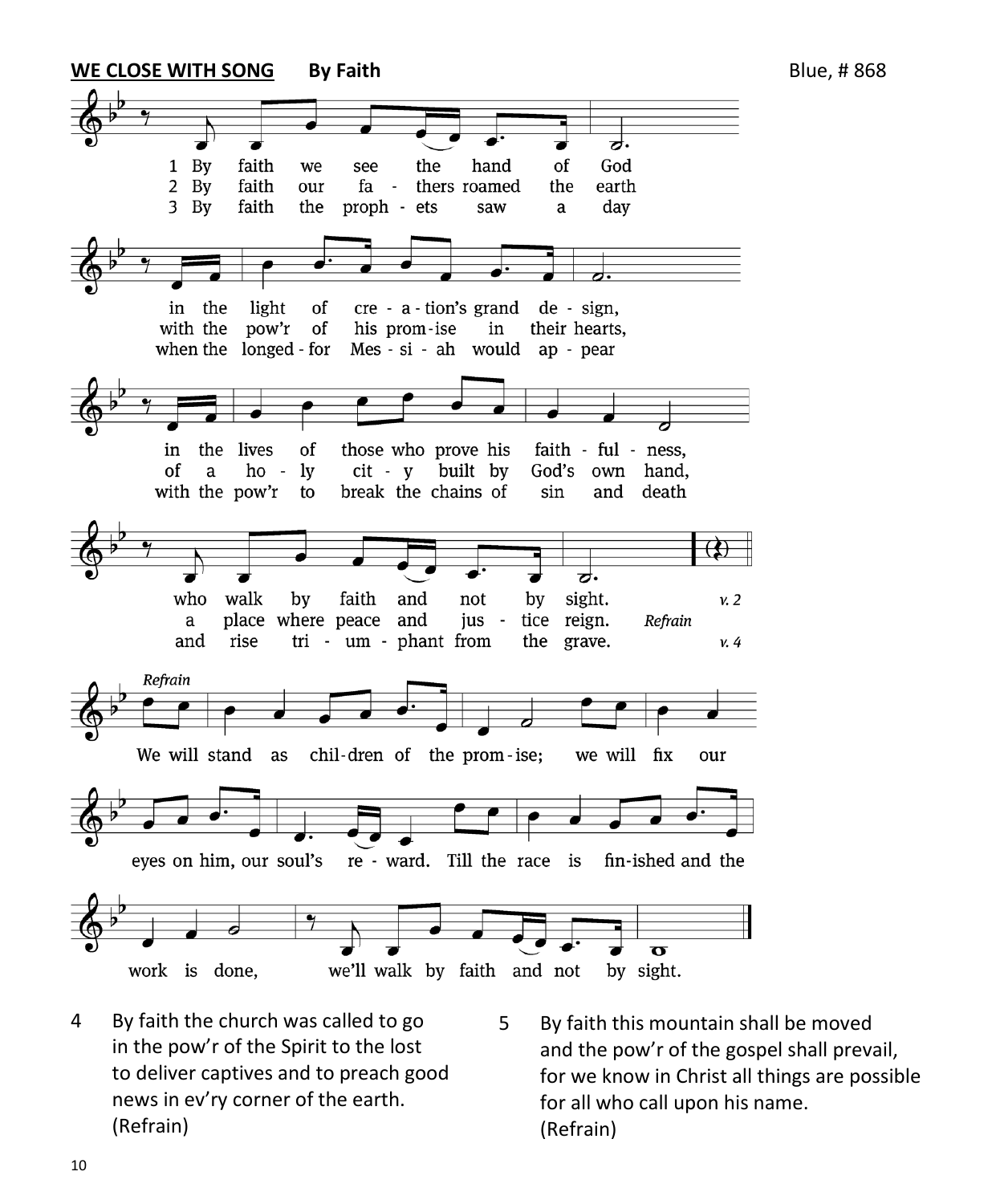Please Join Us For A Retirement Reception for Pastor Wagner on Sunday, June 19th between services at 9:15 am in the Family Life Center